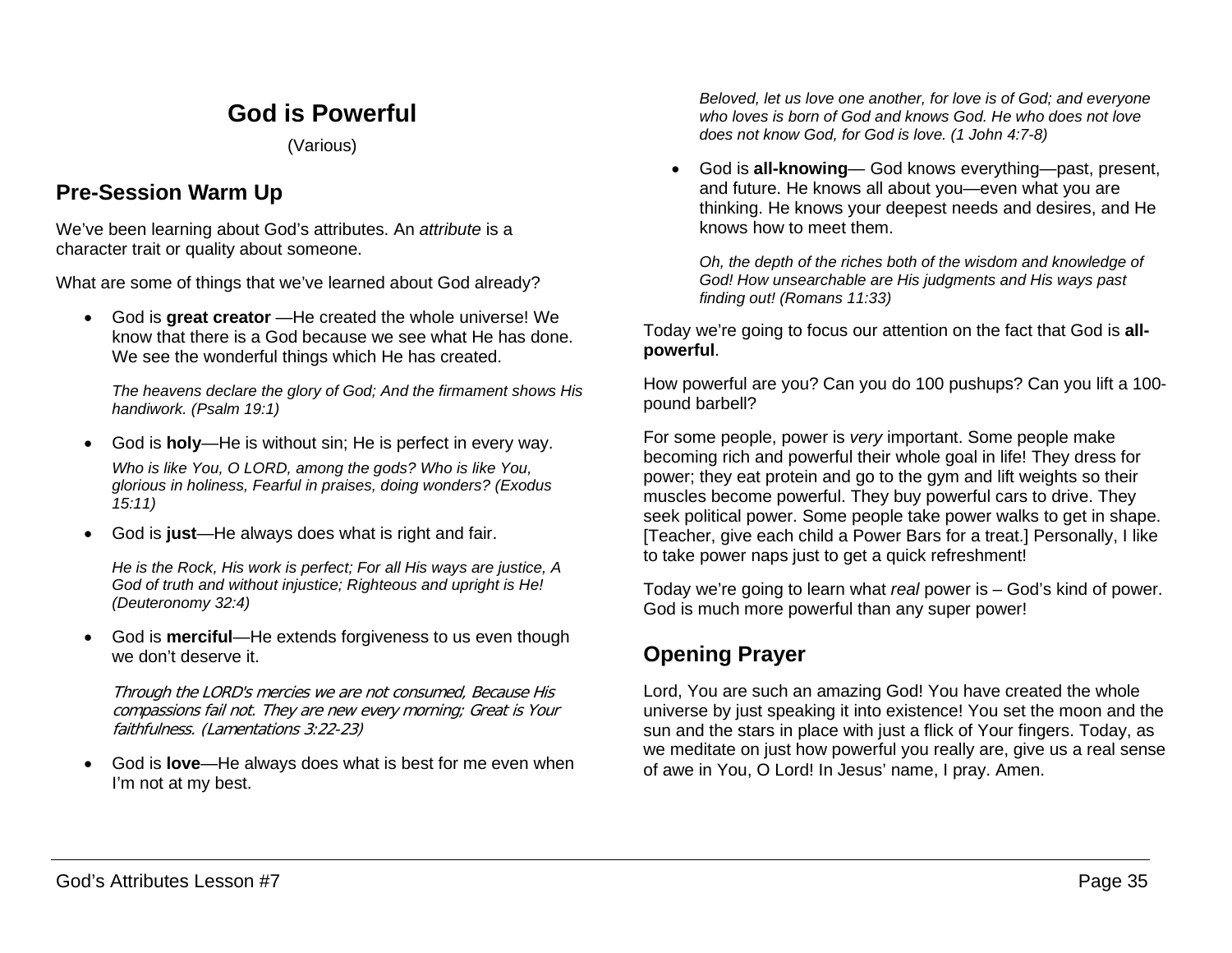### **Memory Verse**

*With God all things are possible. (Matthew 19:26b)*

## **Lesson**

Who knows the name of our closest star? It's the Sun! Do you know how far away it is from the Earth? It almost 93 million miles away! [*actually, it's 92,955,820.5 miles]*

To get an idea of just how far that is, let's measure something big.

[Teacher, give the children some rulers and have them figure out how many inches long a conference table is. (A 6-foot table is 72 inches long.) Now stick a 48" circle cut from butcher paper up on the wall and butt the end of the table up to the "sun".]

If that was the Sun and this was the distance to it from Earth, each inch of this table would be over a million miles long [*1,291,105 miles*]! I want you to get a feel for just how far that is!

First let's talk about how far it is to California. [Teacher, using a map of the United States, draw a big black line from Provo, UT to Los Angeles.] It's 644 miles from here to Los Angeles and it takes over 10 hours to drive there. You think that's a long way to drive, how far do you think it is from Los Angeles to New York City? It's almost 3,000 miles [*2,848 miles*]. That's about 5 times farther than going from here to Los Angeles. And, it would take you several days to drive there!

Let's take it a step further. How many miles do you think it is clear around the Earth? It's almost 25,000 miles [24,774.60] around the Earth. That's almost 9 times farther than going from Los Angeles to New York City [8.7 *times*]. How long do you think it would take to drive around the Earth, if you could? [Let the kids guess!] If you got in a car and drove 65 miles per hour, 24 hours a day, without stopping or slowing down for anything, it would take you about 16 days to go around the earth one time.

Going to the Sun from here would be like going around the earth almost 4,000 times! [3,752 *times]*!

I'm trying to give you an understanding of just how far away the Sun is! And that's our *closest* star. It's millions of miles away.

Think about it! Our awesome God put the sun and the moon and the stars in place with just a flick of His fingers! Don't we have an awesome God? He is so great, we can't even imagine how big and powerful He is!

We've talked about how far away the Sun is, now let's talk a minute about how *big* the Sun is. As we watch it go overhead each day, it looks about the size of a quarter, right? If this 48" circle is the size of the Sun, then how big do you think the Earth is in comparison to it? [Teacher, let the children draw circles on the "Sun" to indicate how big they think the earth would be.] If that was the Sun, Earth would be about this big. [Teacher, using a hot glue gun, glue a ½" marble or a button to a Popsicle stick and tape it to the far end of the table.]

Look at how the size of our Earth, this little ½-inch circle, compares to our Sun, this 48" circle. The Sun is huge in comparison to the Earth.

The Sun is only a medium-sized star. There is a star called Pistol that is so big that it would take about 150 Suns to fill it up! We're talking huge!

And, our God put Pistol into place with the flick of His fingers!!!

Our universe is very large. There are about 100 billion stars in our galaxy alone. And, there are about 100 billion galaxies that we can see in our universe. Traveling as fast as you could go, it would take billions of years to get to some of the stars in the sky.

How much power do you think it took to create the universe?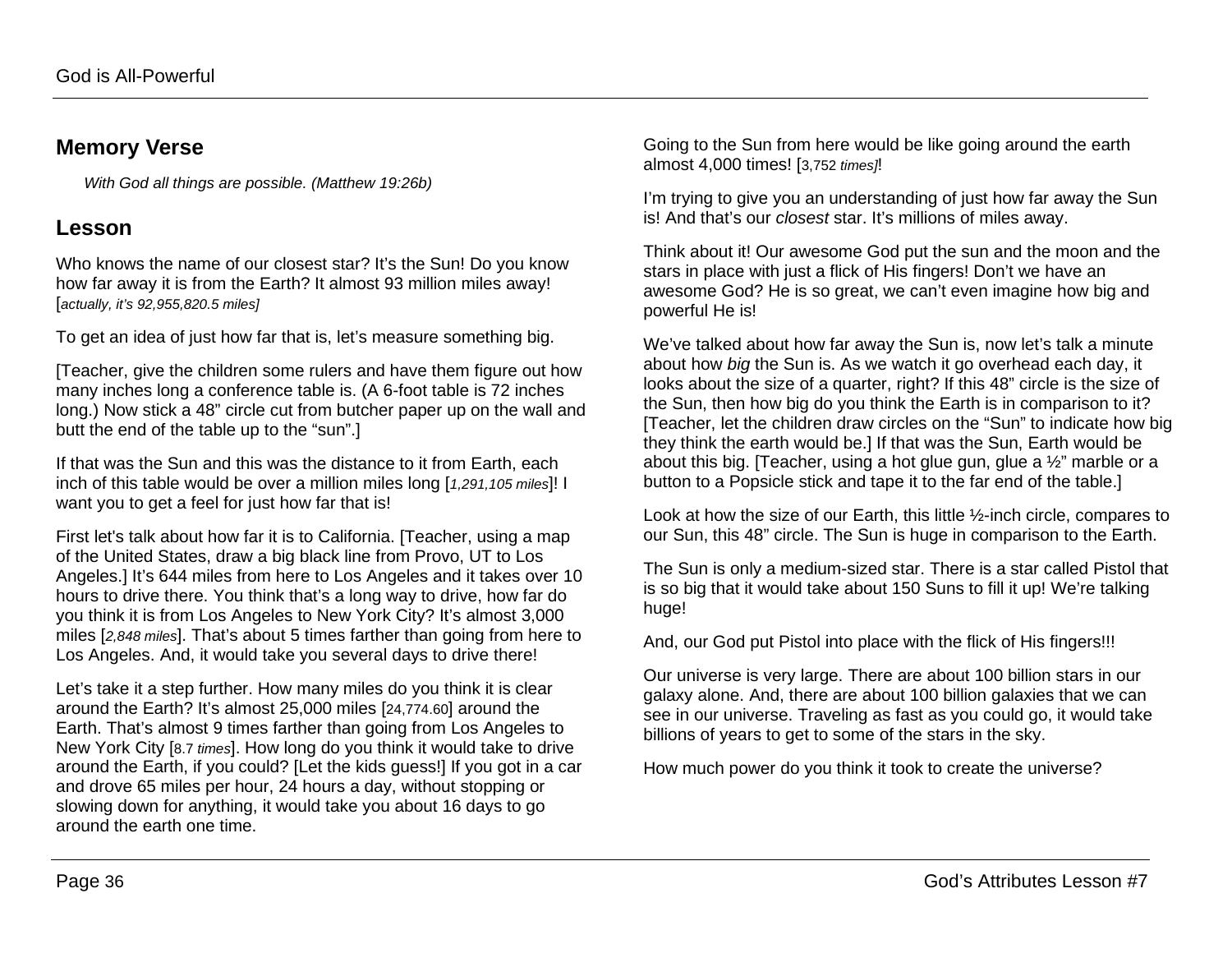#### Psalm 33:6-9

*The LORD merely spoke, and the heavens were created. He breathed the word, and all the stars were born. (7) He assigned the sea its boundaries and locked the oceans in vast reservoirs. (8) Let the whole world fear the LORD, and let everyone stand in awe of him. (9) For when he spoke, the world began! It appeared at his command.*

God made this whole world by just speaking. He said, "*Let light be*!" And there was light!

Jesus proved that He is God while He lived on Earth by showing us His power in many ways. Can you think of some ways that Jesus showed us that He is God?

- He fed 5,000 people with a two fishes and five small loaves of bread.
- He healed many people that were hopelessly sick.
- He raised people from the dead.
- He stopped a raging storm by speaking to it!

He left no doubt in any body's mind that He had power over every other power.

What was the most amazing way that Jesus displayed His power? He raised Himself from the dead and then ascended into heaven in the clouds! God has so much power that we could never measure it. And yet He cares so much about us that He came to Earth to die for us.

Jesus knew that the Jews were jealous of His popularity with the people. He knew they hated Him and were planning to kill him. Jesus is God and knows all things. And, He could have stopped them.

#### Matthew 26:53

*Don't you realize that I could ask my Father for thousands of angels to protect us, and he would send them instantly?* 

He could have called down thousands of angels to protect Him. But He didn't. He wanted to show us what real power is.

On the night before He was to be crucified, He wanted to give His disciples one last lesson on what true greatness is. He got them all together in the upper room to have the last supper with them.

Then, after dinner Jesus did a very odd thing...

#### John 13:2-5

*It was time for supper, and the devil had already prompted Judas, son of Simon Iscariot, to betray Jesus. (3) Jesus knew that the Father had given him authority over everything and that he had come from God and would return to God. (4) So he got up from the table, took off his robe, wrapped a towel around his waist, (5) and poured water into a basin. Then he began to wash the disciples' feet, drying them with the towel he had around him.*

Jesus, God the Son, laid aside His rights. He had all power. He created the whole universe. He could have called down legions of angels. But, He put His own desires aside. Instead of picking up a sword, He wrapped a towel around His waist and began to wash His disciples' feet.

Why would Jesus wash the disciple's feet? The people in Jesus' day wore sandals, and streets were dusty. Just like we take our shoes off when going into someone's home so that we don't track dirt into the house, it was customary in Jesus' day to wash guests' feet when they arrived at your home. Foot washing was usually a job for a household servant to carry out.

Can you imagine? Jesus, God the Son, washing dirty feet? Do you think it was hard for Jesus to wash Judas' feet, knowing that Judas was going to betray Him? How would you feel if you were Jesus? Jesus loved Judas and wanted to give him one last chance to choose NOT to do the evil thing he was planning.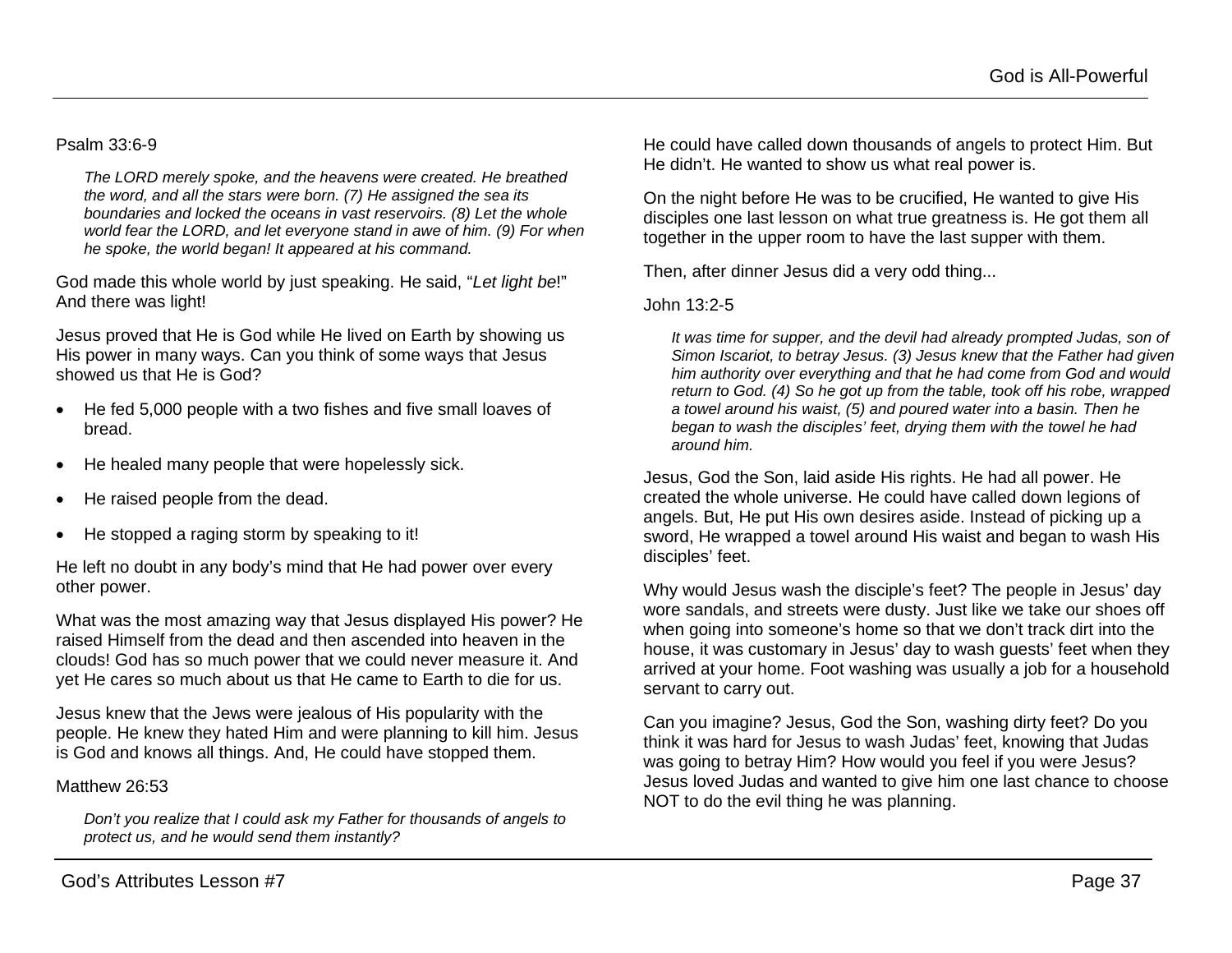What was Jesus trying to teach His followers? Even though He was their leader and God Himself, He was not too proud to be a servant. He was serving them with a humble heart.

Jesus taught them that the greatest person in God's kingdom is the servant of all. God gives us power, not for our own selfish ambition, but for useful service to others.

#### Mark 10:42-45

*So Jesus called them together and said, "You know that the rulers in this world lord it over their people, and officials flaunt their authority over those under them. (43) But among you it will be different. Whoever wants to be a leader among you must be your servant, (44) and whoever wants to be first among you must be the slave of everyone else. (45) For even the Son of Man came not to be served but to serve others and to give his life as a ransom for many."*

Most people measure greatness by high personal achievement: how high their grades are, or how expensive their clothes are, or how well they do in sports, and so forth.

How often we judge others by worldly standards – power, wealth, beauty – and miss the truly great people through whom God works! Greatness is not measured by what you have, but by your faith in God. Give yourself entirely to God so God's power can work through you.

Jesus taught us through His example that true greatness in this life comes through our willingness to serve others. That is what truly glorifies God.

We have a big, big God who is all-powerful and almighty. He has absolute power. There is nothing that He can not do. We can trust His power in any situation to help us. The Holy Spirit can fill each of us with God's power to help us resist evil, serve others, pray, and much more.

### **Closing Prayer**

Father, we stand in awe of You! You are so big and so awesome and so wonderful; we can barely comprehend Your greatness! Yet, You are such a personal, loving God. Thank You for showing us what true greatest is by Your standards. In Jesus' name, I pray. Amen.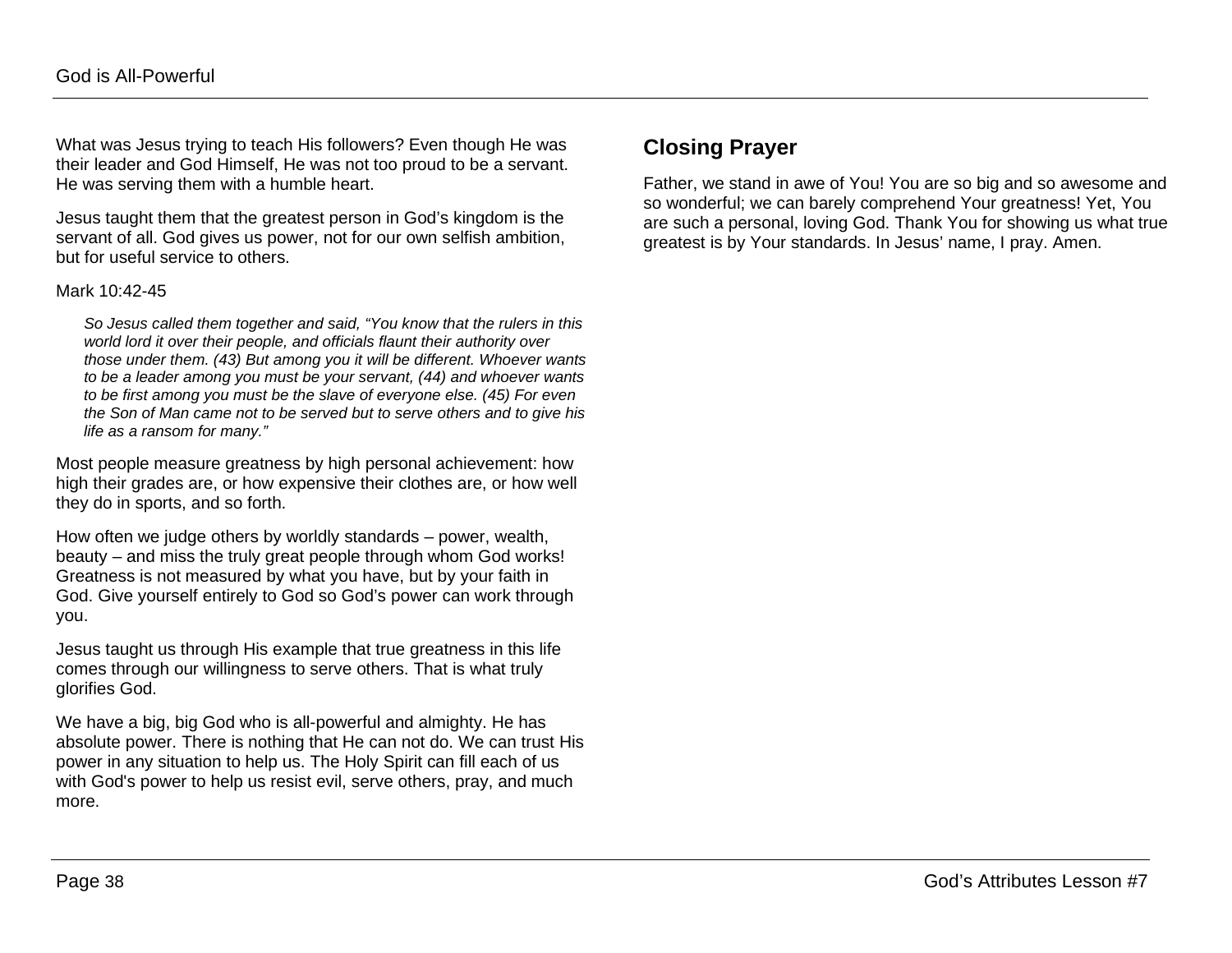### **Learning Activities**

### **Craft Corner**

#### *Solar System Poster*

#### **Materials**:

- Two pieces of blue or black construction paper
- One piece of yellow construction paper
- Scissors Glue
	- Planet cut-outs Colored pencils or markers
- 

#### **Procedure**:

- 1. Fold both pieces blue or black construction paper in half like a hot dog bun and cut along the fold line; Make a long single poster strip by taping the short ends together.
- 2. Print and cut out the planets.
- 3. Draw a circle on the yellow construction paper and cut it out. This is the Sun.
- 4. Glue the Sun on one end of the poster strip.
- 5. Glue the planets in order from the Sun on the poster strip. Hint: **M**y **V**ery **E**ducated **M**ama **J**ust **S**erved **U**s **N**ine **P**izzas. (Remember that "**M**y" is Mercury and "**M**ama" is Mars.)



### **Game Center**

Use the following review questions in a time of discussion or a game of your choice:

- 1. What is the name of the closest Star from the Earth? (The Sun)
- 2. How many miles is it from the Earth to the Sun? (93,000,000)
- 3. What's the name of the largest star? (Pistol)
- 4. How many Suns would it take to fill up Pistol? (150!)
- 5. How did God create everything? (He spoke it into existence.)
- 6. How powerful *is* God? (He has so much power that we could never measure it. He is all-powerful!)
- 7. What are some things we know from Jesus' life that prove He is our almighty and all-powerful God? (He gave sight to the blind. He healed the lame. He died and rose again.)
- 8. What are some ways that Jesus shows His power in our lives? (Helps us choose to be honest. Gives us patience when someone wants to fight.)
- 9. When is a time God has shown His power to you?
- 10. Why can we depend on God's power and help? (He loves us. His power is greater than anything.)
- 11. What are some words you can use to praise God?